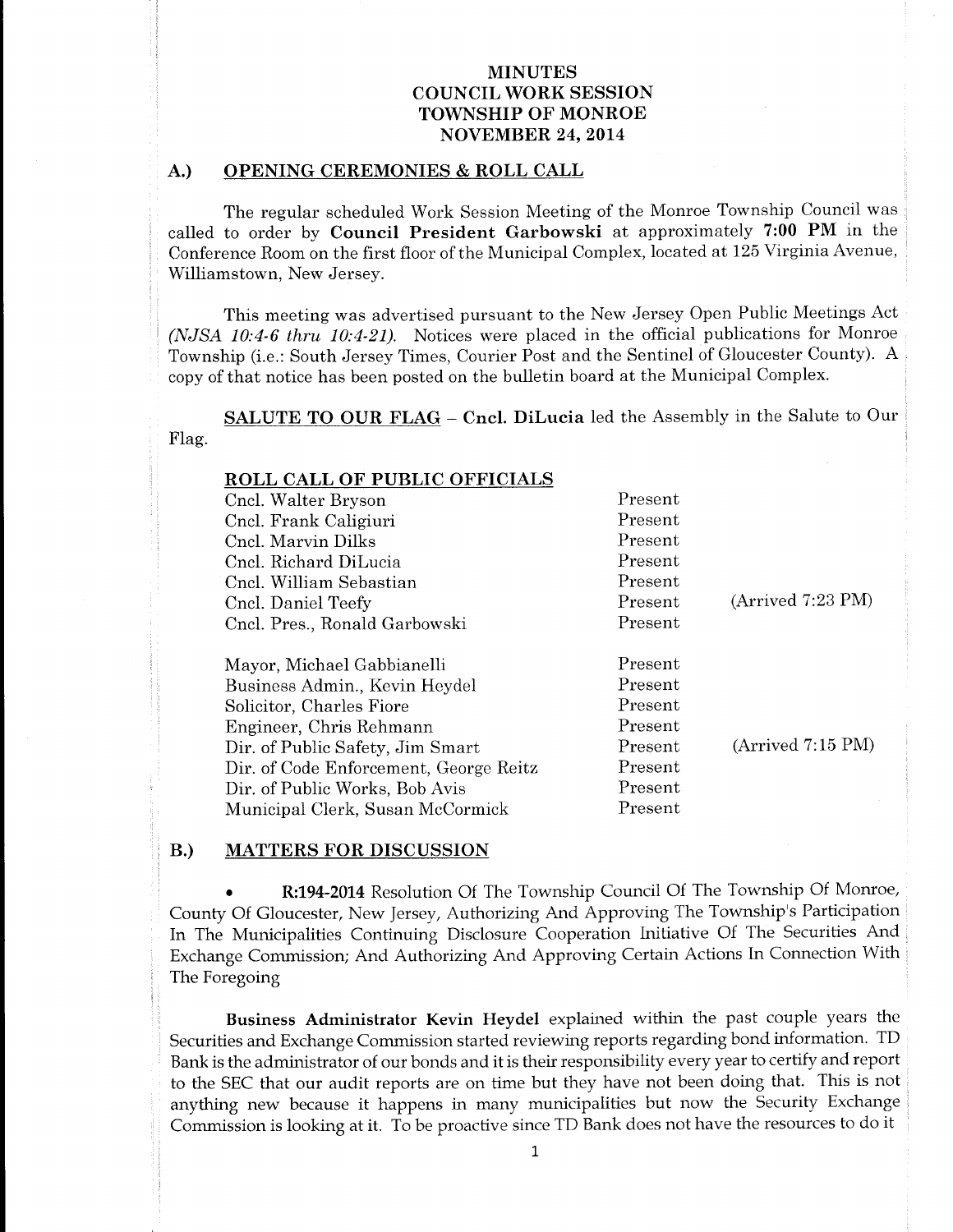#### B.) MATTERS FOR DISCUSSION

we are going to have Phoenix Advisors, who works closely with Parker McCay, prepare the reports for us on an annual basis to insure the reporting requirements are done correctly. This resolution authorizes that. Cncl. Bryson questioned if there is anything that has not been disclosed because it also sets penalties if the reports have not been done. Mr. Heydel felt we would not be penalized even though the analysis showed our audit reports were all late because that happens in most institutions. If they were to enforce the penalties they would have to enforce them on just about every municipality. By being proactive we will be sure our financial reports are completed. Cncl. Bryson questioned whether Phoenix Advisors is <sup>a</sup> new company that will be used. Mr. Heydel explained Parker McCay uses that company to issue our bonds, to do all the calculations and paperwork. Cncl. Bryson questioned how the Department of Community Affairs works into this because they are mentioned as being the enforcers and we are also mentioned regarding questions for self-reporting. Mr. Heydel noted we are doing the selfreporting and the Department of Community Affairs controls the Local Finance Board for New Jersey. Cncl. Bryson cautioned that the resolution basically states guilt that we were late in filing. Mr. Heydel noted that is correct but we will not get penalized for that. When we go out for bonding we state annual reporting is being done to the SEC and that has not been true so now we are being proactive because the SEC is cracking down on that. Cncl. DiLucia questioned Mr. Heydel's comments about TD Bank not making the reports. Mr. Heydel explained they do not have the department or resources to make the reports but this is something that has just developed over the last couple of years. Cncl. DiLucia questioned whether this reporting was part of TD Banks' responsibility for the interest we are paying them because if it is their responsibility then why are we paying for it. Mayor Gabbianelli agreed and suggested we bill them for this service and see what happens. Mr. Heydel indicated he could not answer that question. Cncl. DiLucia felt <sup>a</sup> bank with their resources means they just don't want to spend the money and he questioned who would be held responsible for non-compliance, TD Bank or the township. Mr. Heydel indicated the township would be held responsible. He noted he spoke to Phoenix Advisors during <sup>a</sup> conference call with the CFO and Parker McCay and was told that we do not have to move forward with them. We had them prepare the initial report to find out whether we were in compliance and after doing some research they found bonds from 2012 were not reported and they also found the number of days the audits were late. Phoenix said this is something TD Bank should be doing, but it is something new. Phoenix issued the initial report and the cost for them to update it each year would be \$600.00 to \$800.00. Mr. Heydel noted he doesn't know if it says in any of the documents that it is the responsibility of TD Bank to submit the reports. Cncl. DiLucia suggested Mr. Heydel contact TD Bank to ask why they have been negligent on this and then if we have to do it whether they are prepared to compensate us for that work if we subcontract it to someone else. Mr. Heydel indicated he would do that. Cncl. Bryson questioned whether there was <sup>a</sup> time limit on this because the Resolution stated December 1, 2014. Mr. Heydel replied no, there is no time limit but after the conference call with the CFO it was felt it was in the best interest of the township to continue this in <sup>a</sup> timely fashion to be proactive instead of reactive. Council questioned whether the report was due annually and whether \$800.00 would be paid every year for the life of the bond. Mr. Heydel explained Phoenix Advisors would review it annually at a cost of \$600.00 to \$800.00 a year. Cncl. Pres., Garbowski agreed with Cncl. DiLucia that TD Bank should be put on notice and back charged for this. Solicitor Fiore explained they cannot be back charged but the telephone call can at least be made.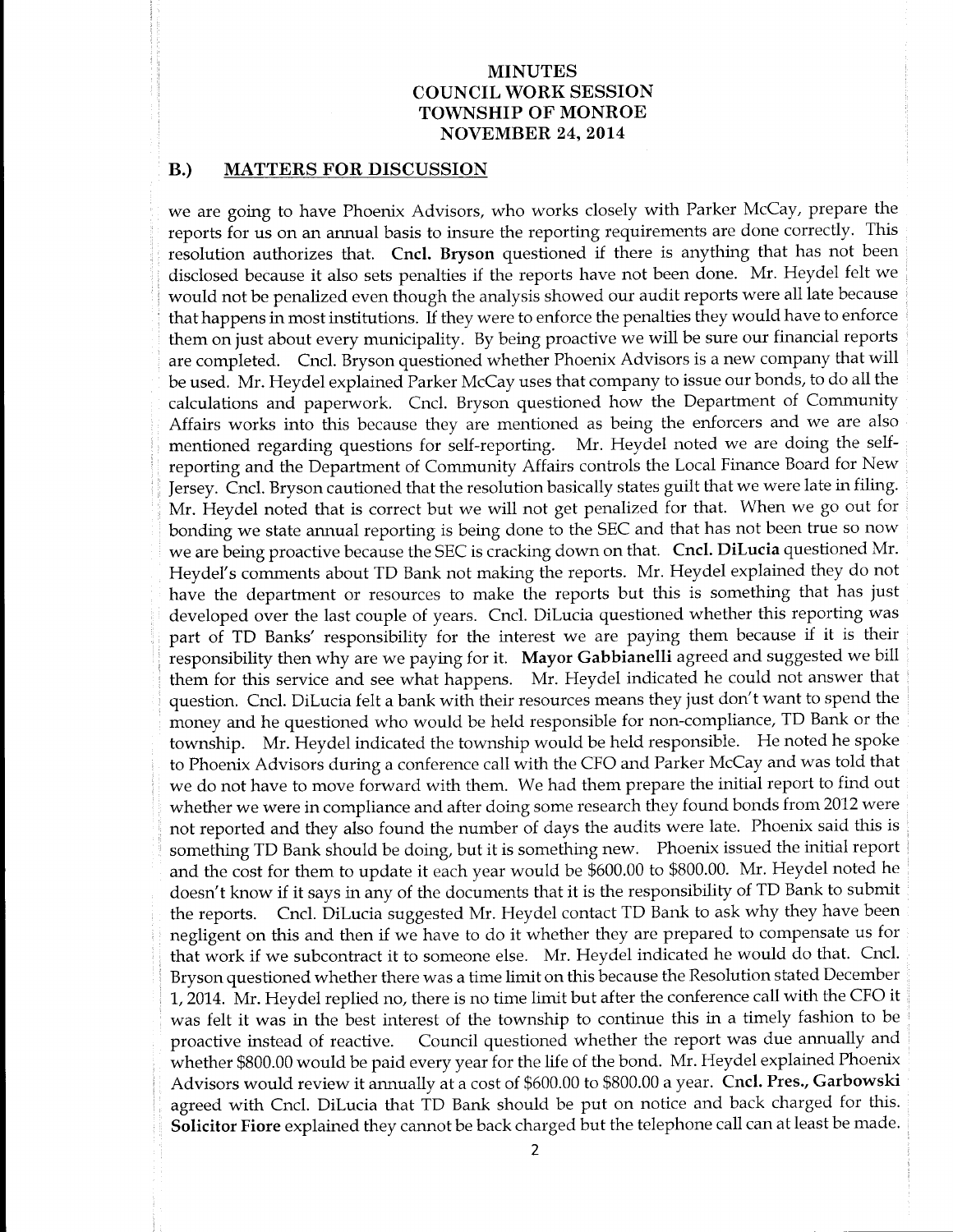#### B.) MATTERS FOR DISCUSSION (cont'd)

Compliance with the State and SEC regulations are different and probably what happened is that the SEC audited municipal bonds and discovered they are not complying with the SEC regulations that have been on the books for years. Mr. Heydel indicated he would contact TB Bank regarding this issue.

Proposed Amendment to the Tri-County Water Quality Management Plan for the McTague Project- Block 14901, Lots 22,23,36-39& 42

Solicitor Fiore noted the McTague tract located on Route 322 is not part of the Tri-County Water Quality Management Plan and in order to develop that site they are asking the township to consider amending the plan to include that property. They would like to construct twenty-five residential homes and 4,500 square foot of commercial space in the front. Mayor Gabbianelli questioned if the township tried to include that when Churchill did the stormwater plan for the whole County. Mr. Fiore noted we did and we also wanted them to include the area around<br>Decora. Engineer, Chris Rehmann explained they didn't accept the overall request so this is Engineer, Chris Rehmann explained they didn't accept the overall request so this is just one segment of it on the Fries Mill Road and Glassboro Road area. Cncl. Bryson noted he touched base with the MMUA on this and they are aware of it. Cncl. Caligiuri questioned whether Cncl. Bryson found out if the MMUA had an allocation of water for that. Cncl. Bryson indicated they did and the number is included in the information submitted. Solicitor Fiore suggested that more questions be asked in regards to whether they could guarantee 4,500 square feet of commercial would be attached to the project because most developers say they want to build the rooftops first and then maybe build the commercial later. Cncl. Sebastian questioned if this is the project they wanted to develop five or six years ago as a mixed use. Mayor Gabbianelli spoke of how that project was to come off the corner of Pitman-Downer and touch out on Fries Mill in the area of the old church that was demolished and then out to Route 322. He noted the investors were Irishmen from New York and the developer was Allen Wozniak but that died when the market shifted. At that time the County hired Churchill and Associates and they didn't listen to anything we had to say. The main issue was Decora, which wanted to make<br>their facility their worldwide headquarters but without sewerage that never happened. Mr. their facility their worldwide headquarters but without sewerage that never happened. Fiore explained Council can approve this or table it and reach out for more information from the principals. Mr. Rehmann noted the township has not had any new added assessments over the last couple of years so they might want to consider approving it to get things moving in that area. This is just for the right to install sewer, it does not deal with any development approval, as that still needs to go before the Planning Board. Mayor Gabbianelli questioned if this is moved forward would the township pay the fees associated with it. Mr. Rehmann advised the developer would pay the fees. Cncl. Pres., Garbowski polled Council and all members were in favor of moving it forward. Mr. Fiore noted he would prepare a resolution for the December 8th Council Meeting.

### C.) PUBLIC PORTION

Cncl. Sebastian made a motion to open the Public Portion. The motion was seconded by Cncl. Caligiuri and unanimously approved by all members of Council.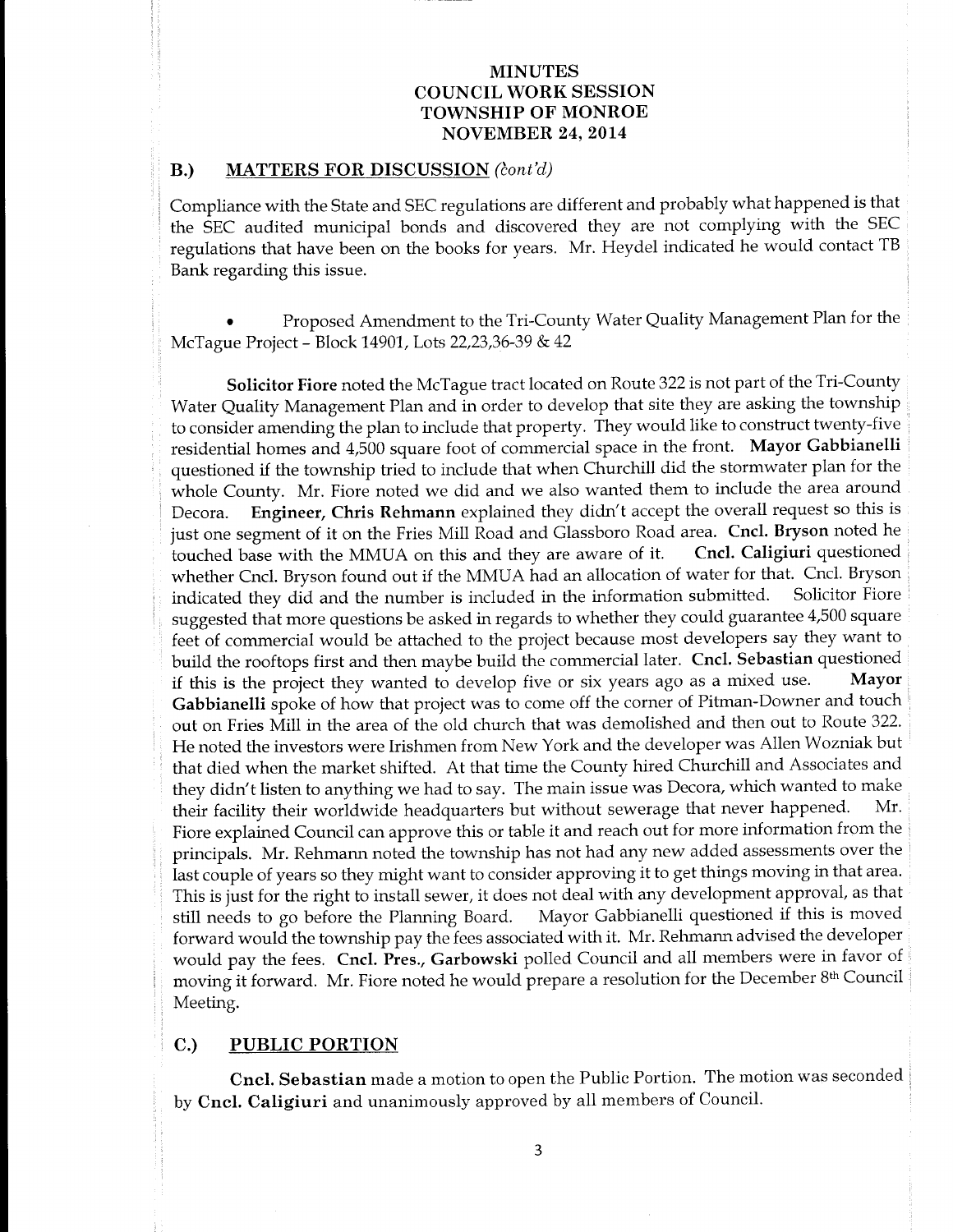### C.) PUBLIC PORTION (cont'd)

Domenic Burgess, B & B Auto Repair questioned if Council would be voting on the 2015 tow list because it was his understanding there was <sup>a</sup> possibility he could be removed from the list due to a permit issue for <sup>a</sup> carport that he had constructed in 2003. The contractor who constructed the carport said he would be doing all the paperwork so he  $(Mr)$ . Burgess) never questioned it. Since 2012 he has been trying to trace down any infractions he may have had and has <sup>a</sup> letter from the township saying he was incompliance. In <sup>2013</sup> he was removed from the tow list because of <sup>a</sup> paperwork issue on his certificate of insurance. In February 2013 when he was off the list he went to the Zoning Office and questioned them on what he needed to do to verify that he had no problem and was told they would get back to him. That didn't happen so in July he requested it in writing and when he still didn't get anything he came to Council in September questioning whether he had to address any issues. The next day he received a letter telling him what issues he had to address and they were basically a commercial CO on the carport and the pole barn area. He did do that and he went to Zoning to see if he needed to do anything else and they said no, as far they knew he was good. In 2014 he was approved for the tow list and shortly after that he was notified that the township could not find a permit for the carport while they were providing information for the Simmermon litigation, which was using the township information to get all the other towers. He noted he again asked what he should do and they told him to get a permit so he got the permit by either the end of May or beginning of June. Mr. Burgess noted in 2013 he was taken off the list for paperwork issues and for not having the permits when AA Auto Salvage, who did not have all his permits and certifications was still permitted on the list because in the end of May 2013 Council stated they would not remove him because he had all his documentation to be in compliance. He questioned why three to six months was given to that tower to complete his certification when he is not being given that same time period. He added he was told it was <sup>a</sup> Council or township error and that's why more time was allowed but by him going to Zoning to find out what he did wrong and not getting an answer was also a township error. Solicitor Fiore advised Council will not be voting on the tow list tonight because he has not presented the supplemental report from the judge, which was shared with all the towers. He noted this will be acted upon at the first meeting in December according to the ordinance. What makes it different now as compared to <sup>a</sup> few years ago when we had much more leeway and latitude is that the judge essentially found our ordinance does not give discretion to give people time to cure things like the situation in the past with Tom Stalba and with other towers. He questioned is that fair; noting he would have to leave that up to the individual because the judge's order does effect a couple towers. Action will be taken at the December meeting and tonight during the closed session he will discuss with council what their options are. Mr. Burgess questioned if Mr. Fiore would come out of closed session and say what was decided. Mr. Fiore advised probably not, because nothing will be completely decided this evening but if anything is finalized it will be announced after the closed session. Mr. Burgess noted these problems are going back to 2002 or 2003 when the issue was his permit and he questioned whether we can address the fact that A-Jack's was doing Bill's Auto Body and Hogbin's at the same time, which was illegal. Mr. Fiore replied no, and the reason we can't is because it wasn't part of the litigation. The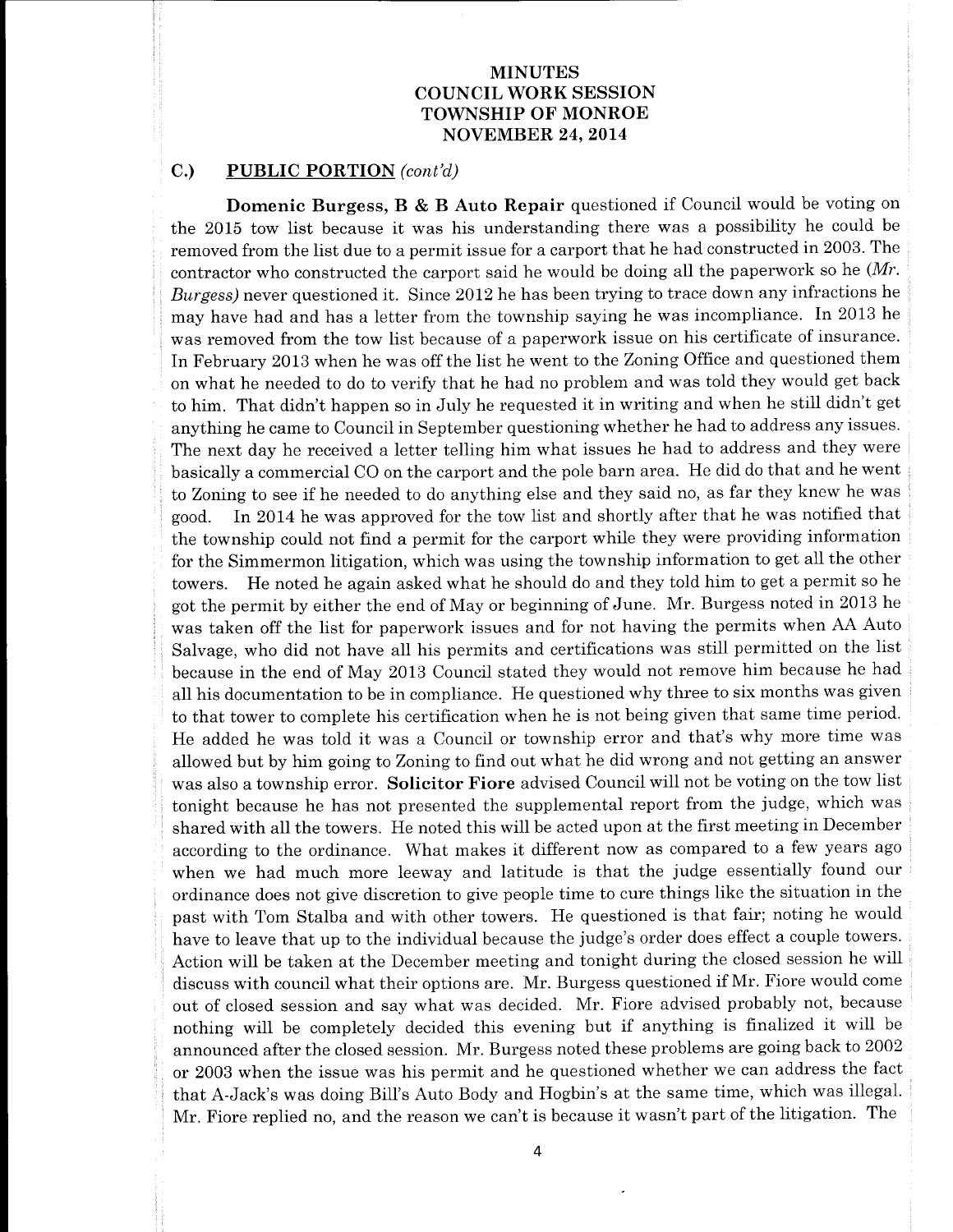## C.) PUBLIC PORTION (cont'd)

litigation cleared the field and set the tone for what is going to happen in the future and for what we can and can't do any longer without causing more liability to the township. Cncl. Caligiuri questioned whether Mr. Burgess was currently out of compliance. Mr. Burgess replied no. Solicitor Fiore advised this matter is still in litigation and the report from the judge needs to be discussed in Closed Session so he would rather no one comment on it at this point in time. Mr. Burgess noted he went to Zoning five or six times and asked them what he needed to do so if he couldn't get an answer on how to fix it how would he know it was broken. Mr. Fiore noted he knows Mr. Burgess did that and there is documentation that reflects that but unfortunately the information that was given to him was not correct. He noted Mr. Burgess has options that may be available to him beyond the Council helping him because he relied upon what the township told him at that time. It is not fair but this Council based upon the ordinance may not be able to do anything about that unfairness. Mr. Burgess individually may be able to but not through this Council.

Dan Howard from B & H Auto Repair questioned whether he would be notified if he is still on the towing list as his rotation is next week and Domenic Burgess follows him. Mr. Fiore explained the rotation scheduled will continue through the end of this year for continuity plus everyone has scheduled their lives around those individual weeks and the language in the report did not require it to happen immediately. Mr. Burgess noted the towers are looking at it as though we are being penalized for something the township told us was good.

With no one else wishing to speak Cncl. Bryson made a motion to close the Public Portion. The motion was seconded by Cncl. Dilks and unanimously approved by all members of Council.

#### D.) NEW BUSINES - None

#### E.) OLD BUSINESS

Cncl. Bryson spoke of receiving an email from Joanne Mechowsky regarding the drainage on her property behind Amberleigh and questioned Mr. Rehmann as to whether they were going to move on it. Mr. Rehmann advised in his opinion they are not so he needs to discuss this with Mr. Fiore because it'<sup>s</sup> too late to do landscaping now. He explained his office did the As-biult and sent it to the bonding company but they have not responded. We said an additional inlet should be installed next to Joanne's property with a discharge pipe into the wetlands to allow the water to drain from her yard and that pipe should be perforated so we won't get in trouble with the Pinelands. Mr. Fiore has been trying to get the retention basin issues worked out for what seems like a lifetime so we will probably need to go to court over that issue. If it is a bond it should be put in an escrow account for us to finish the job<br>without them Mr. Behmann noted be doesn't know what else to say. Cncl. Bryson without them. Mr. Rehmann noted he doesn't know what else to say. questioned whether the perforated pipe was already installed. Mr. Rehmann replied no that is their job to do, we are not using taxpayer money to do that. Mr. Fiore questioned whether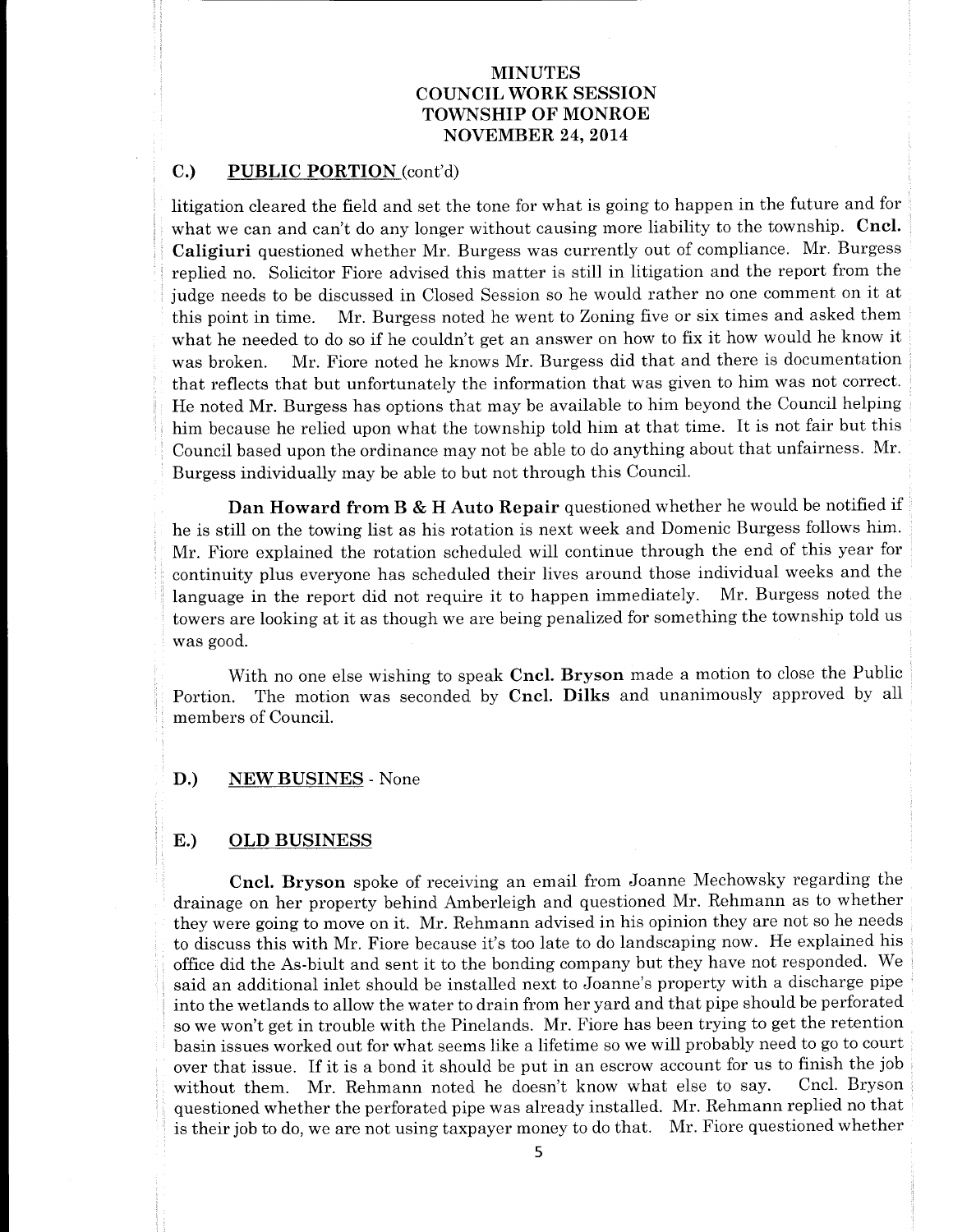### E.) OLD BUSINESS (cont'd)

Mr. Rehmann would agree that the problem is convincing the bonding company that it is their problem because it was built according to the As-built. Mr. Rehmann agreed and noted he is trying to help them out. He explained we did elevations of the backyard and the drainage and it was built as the plans describe it. Cncl. Bryson noted the people in that development put fences up in good faith according to their As-built and then this developer built the condominiums and graded the ground as he says according to his As-built and those two plans are not the same. Mr. Rehmann noted the property owners put their fences right on the ground and the grade of the Amberleigh Project is to the bottom of the fences but the water cannot get under the fence. Cncl. Bryson explained what the homeowners told him is that when they initially put up their fences they were not on the ground, they were above the ground and then Amberleigh graded right to the fence. Mr. Rehmann noted if you stand in their backyard the dirt in their backyard is up against their fence and on the other side it is at the same fence level so the smooth grade is blocking the water. He noted he is trying to get the area re- graded but they will still need to move their fence or put something under it to let the water drain but then that could cause drainage issues on another property. Cncl. Bryson noted there needs to be some type of resolution because the homeowners are not going to stand around too long without something happening. Cncl. Sebastian noted the MLUL says in a development you cannot have runoff going on to <sup>a</sup> neighbor's property and in this particular case you have a development into another development. He questioned whether Amberleigh was having its runoff go on to the other properties. Mr. Rehmann replied no, it<br>is preventing the Mechowsky's runoff from going onto Amberleigh's property. Cncl. is preventing the Mechowsky's runoff from going onto Amberleigh's property. Sebastian noted so it was the original developer's fault for having the water run off on the neighboring property. Mr. Rehmann explained his understanding is natural runoff is allowed to drain onto an adjacent property but water cannot be directed or channeled to do damage. There is nothing wrong with the water going there except that whoever graded the back of their property made the backyard flat. He noted we did have the opportunity to take elevations all along there and Amberleigh did place money in Chuck's escrow account for us to do those As-builts because they couldn't get <sup>a</sup> certain survey to do it. We need to find <sup>a</sup> way to resolve the issues and the only way he can see is to get the money remaining in the bond, which should be at least 30% of the original bond, and go out and hire a landscaper to replace the dead trees and grade it from the fence down to the swale. There is not <sup>a</sup> whole lot of fall but we can make it work if we have the ability to get <sup>a</sup> contractor to do that. The bonding company was asked to do that but they are not responding.

Cncl. DiLucia questioned Mr. Rehmann regarding the status of the leisure/dog park. Mr. Rehmann noted a Green Acres Grant application was submitted to the State for the Genova Property and that takes approximately three to six months depending upon what funding cycle they are in. He spoke of talking to <sup>a</sup> representative from the State regarding an irrigation grant for the Owens Park football field and the Recreation Open Space Inventory (ROSI), which was finally approved after getting the lease from the school board. Cncl. DiLucia questioned what the chances were of getting grant money, if so how much and what amount will be needed to complete the project. Mr. Rehmann felt grant money would be received but since he didn't have the application in front of him he was not sure of the amount. He explained the project includes an access road, parking, a couple of fields graded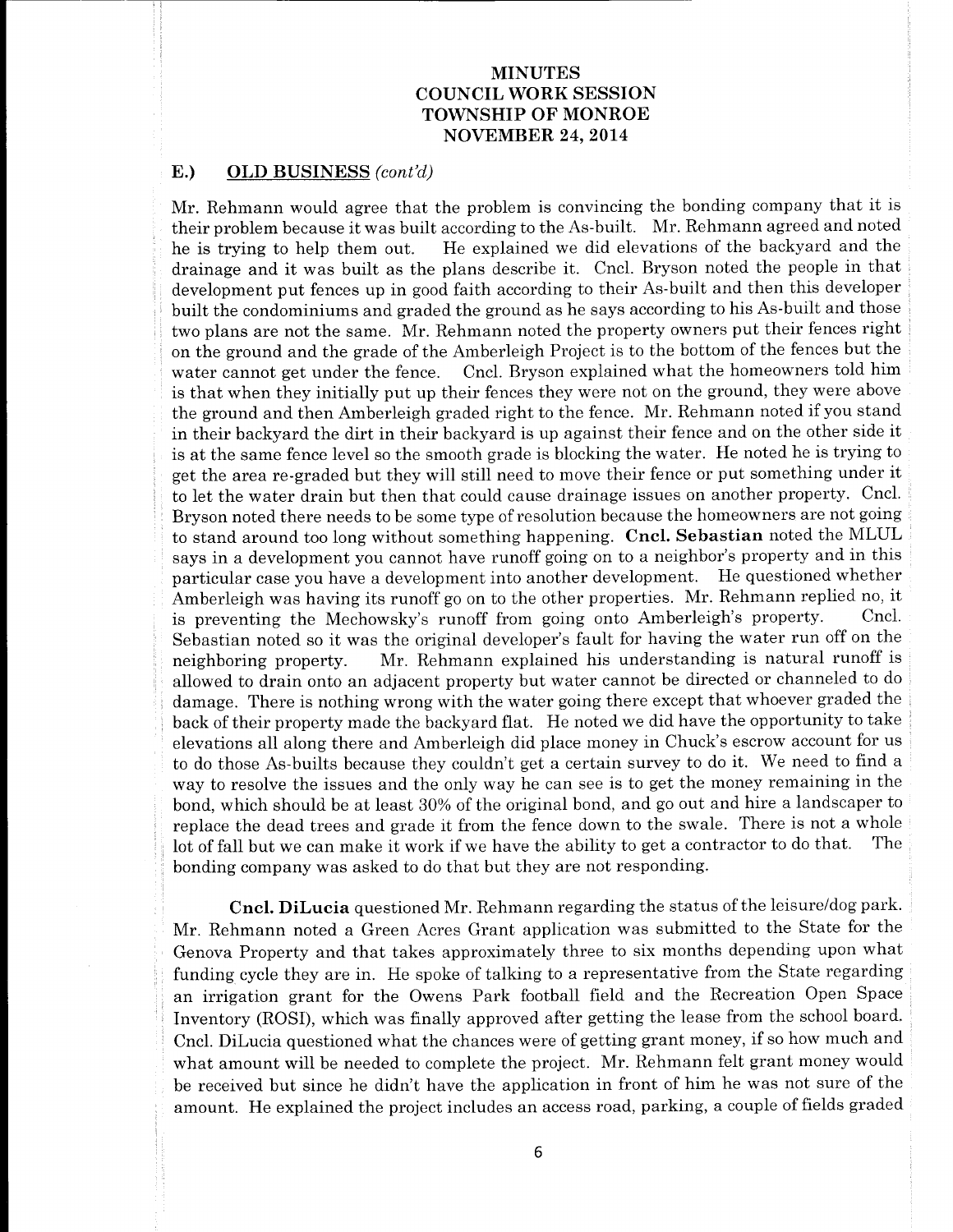### E.) OLD BUSINESS (cont'd)

for soccer and that would cost at least half <sup>a</sup> million dollars. Mr. Heydel felt the cost was more like \$700,000. <sup>00</sup> and Mr. Rehmann advised that would be <sup>a</sup> 50% grant. Cncl. DiLucia questioned if there was money set aside for that project. Mr. Heydel indicated he was not sure how much was available in that account and the Mayor noted there is not much left after the installation of lights at Owens. Mr. Heydel advised there is \$1.9 million in Open Space money and approximately \$125,000.00 in the Developer's Fund.

Cncl. DiLucia also questioned the status of the traffic control devices. Mr. Heydel advised the equipment has been ordered but he didn't know if it has been delivered yet.

Cncl. Bryson spoke of previous discussions about funding storm water projects and noted one project would fall under Green Acres and he questioned whether Mr. Rehmann had to submit those grant applications at <sup>a</sup> certain time. Mr. Rehmann noted the applications can be made but there are two funding cycles and he would get Council that information. Cncl. Bryson noted grant money for water/sewer projects can come from the NJ Environmental Infrastructure Financing Program, Nine Points Source Pollution, Community Stewardship Incentive Programs, Green Acres Grants and Loans, New Jersey Clean Communities Grants and the Flood Hazard Risk Reduction and Resiliency Grant Program, which has over \$50 million. These grants look like they may be something we can apply for to get these projects off the ground and maybe even funded so our taxpayers do not have an additional cost. He noted the grants are on the website but the question is when and who responds to them. Mr. Heydel explained the Administration in conjunction with the township engineer because we need to come up with cost estimates for the projects being considered. Cncl. Bryson explained some of the grants ask for an asset management program to check how old the storm sewers are, where they are and what kind of damage they may have. Mr. Rehmann noted we have grants from the Delaware Valley Regional Planning Commission to do a study of the best used pedestrian and bike access to our roads and that will be turned into <sup>a</sup> road inventory program. Although that is not fundable under the grant the way it was structured we need to do the inventory to determine whether our roads are bike accessible. This gives us the opportunity to do that so then a five year road improvement program can be done to get all the roads up to <sup>a</sup> particular level. Mr. Rehmann explained North Jersey gets the majority of grant money for flood hazard areas but we will go up and meet with them. There is <sup>a</sup> New Jersey Infrastructure Trust Fund that is being used in Hammonton right now to replace water/sewer and storm sewers. It is <sup>a</sup> grant/loan program and they are using DOT funding to pave the roads where the water/sewer is being replaced. Mr. Rehmann also advised Council that he sent them the information about the issues on Saybrook Avenue that he and Mike Cavello looked into.

### F.) COMMITTEE REPORTS

Cncl. Sebastian reported the December Ordinance Committee Meeting has been cancelled and he requested a motion to approve the November 10th Ordinance Committee Minutes.